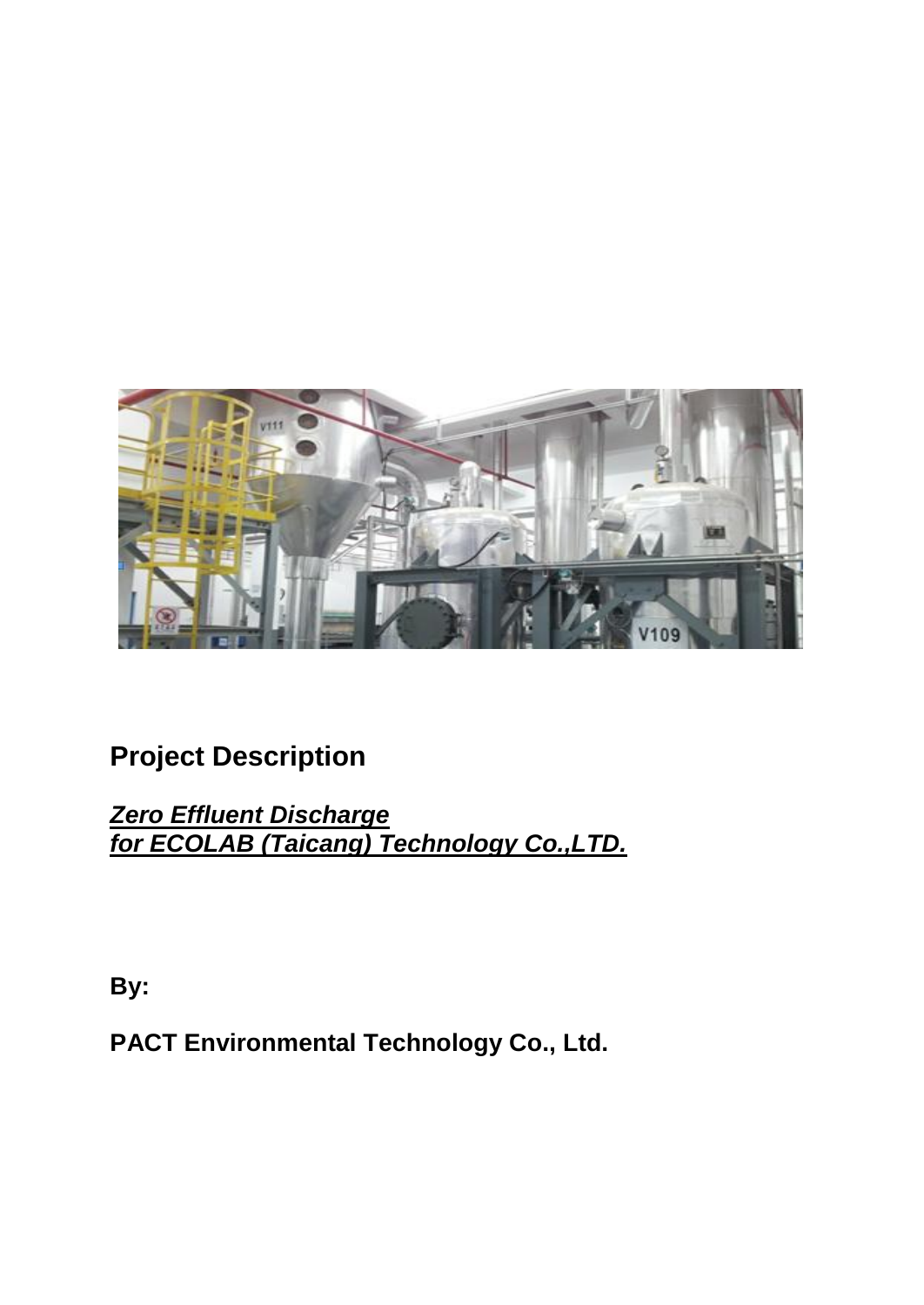## **1 Project Introduction**

Ecolab Inc, the world's leading provider of water, hygiene, public health and energy technologies by sales volume, has opened a manufacturing plant and distribution center in Taicang, Jiangsu Province, China. The Taicang hub (ECOLAB (Taicang) Technology Co.,LTD., abbreviated as Ecolab Taicang hereinafter) is Ecolab's third-largest in the world and the largest in the Asia-Pacific region. It is located at Lake Tai Area (shown in Fig. 1) where zero phosphate and ammonia discharge is strictly required.



**Fig. 1 Location of Ecolab Taicang**

## **1.1 Lake Tai and Zero Effluent Discharge Requirement**

With an area of 2,250 square kilometers (869 sq mi) and an average depth of 2 meters (6.6 ft), Lake Tai is the 3<sup>rd</sup> largest freshwater lake in China in southern part of Yangtze River Delta. It is linked to the renowned [Grand Canal](http://en.wikipedia.org/wiki/Grand_Canal_of_China) and is the origin of a number of rivers. The lake provides water to 30 million residents. In recent years, Lake Tai has been plagued by pollution as a result of rapid economic growth in the surrounding region. In 2007, algal bloom broke out in Lake Tai because of eutrophication caused by Nitrogen and Phosphate and led to the "Wuxi City Water Crisis". Therefore, zero phosphate and ammonia discharge is strictly required by the government later to prevent eutrophication.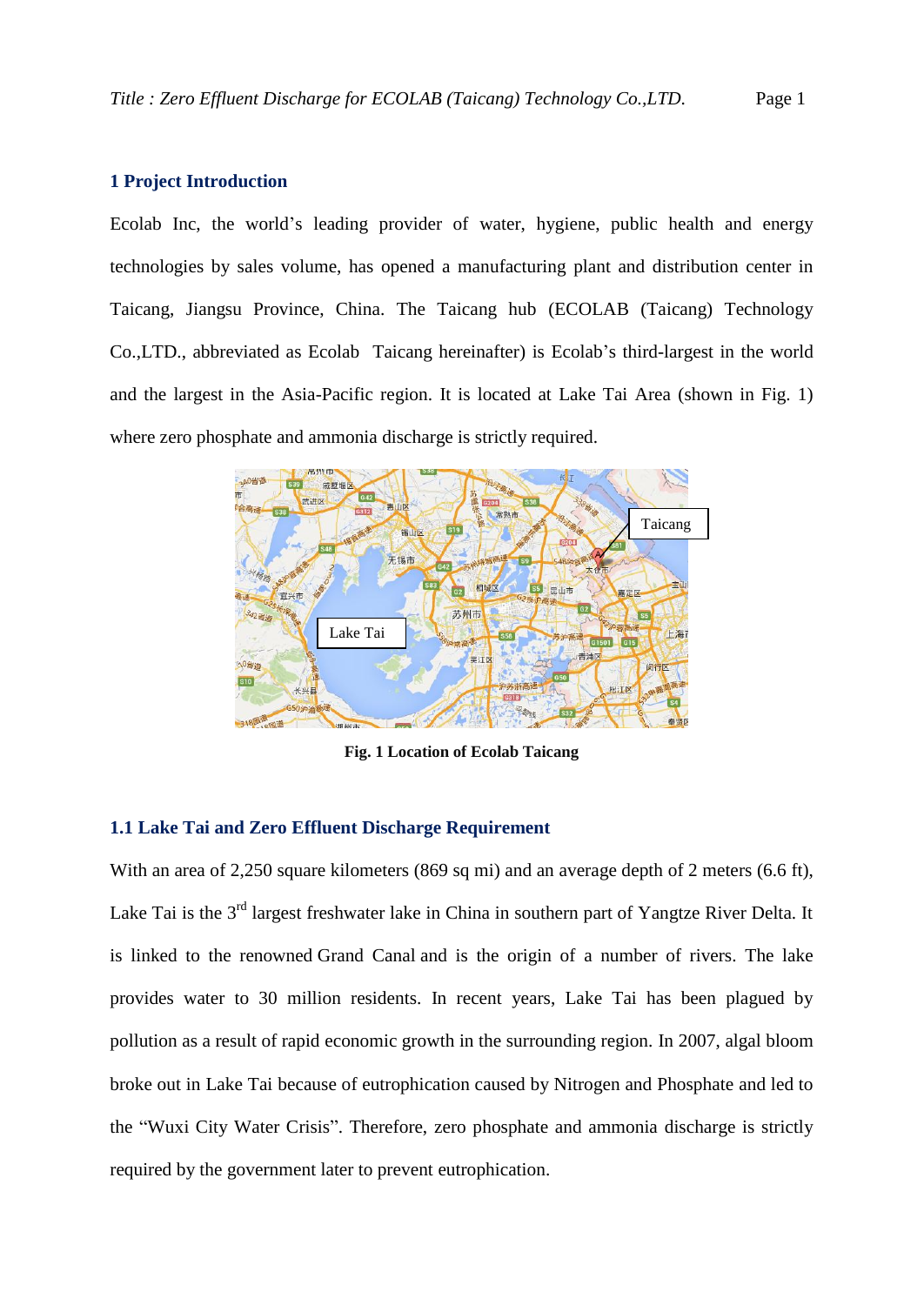## **1.2 Wastewater Characteristics**

Ecolab Taicang covers a wide range of products, including disinfectants (peracetic acid, quaternary ammonium salt, sodium hypochlorite), industrial cleaning agents (acidic, caustic and surface active agent), hand lotion, floor curing wax, and laundry soap powder series.

Several waste streams come from its process line, which have high concentration of contaminants, i.e. COD, phosphate, surface active agents (LAS), total nitrogen, total suspended solids, etc.

The design flow rate is 80 m<sup>3</sup>/day as requested, and  $\text{COD}_{\text{Cr}}$  is 5500 mg/l, and TDS is 10000 mg/l, TP is 600 mg/l, and TN is 178 mg/l. Zero phosphate and ammonia discharge calls for zero effluent discharge for Ecolab Taicang.

### **1.3 Treatment Processes and Treatment Result**

Based on the client's interests, process safety and operation-friendly requirements, the technologies of triple effect evaporator following with MBR are adopted for wastewater treatment. Process Flow Diagram of wastewater treatment is shown in Fig. 2 as below.



**Fig. Process Flow Diagram of Wastewater Treatment**

Three-effect evaporator targets to bring down TDS level acceptable for reclaim as grass dewatering and make-up water of cooling water system, and the majority of the COD, total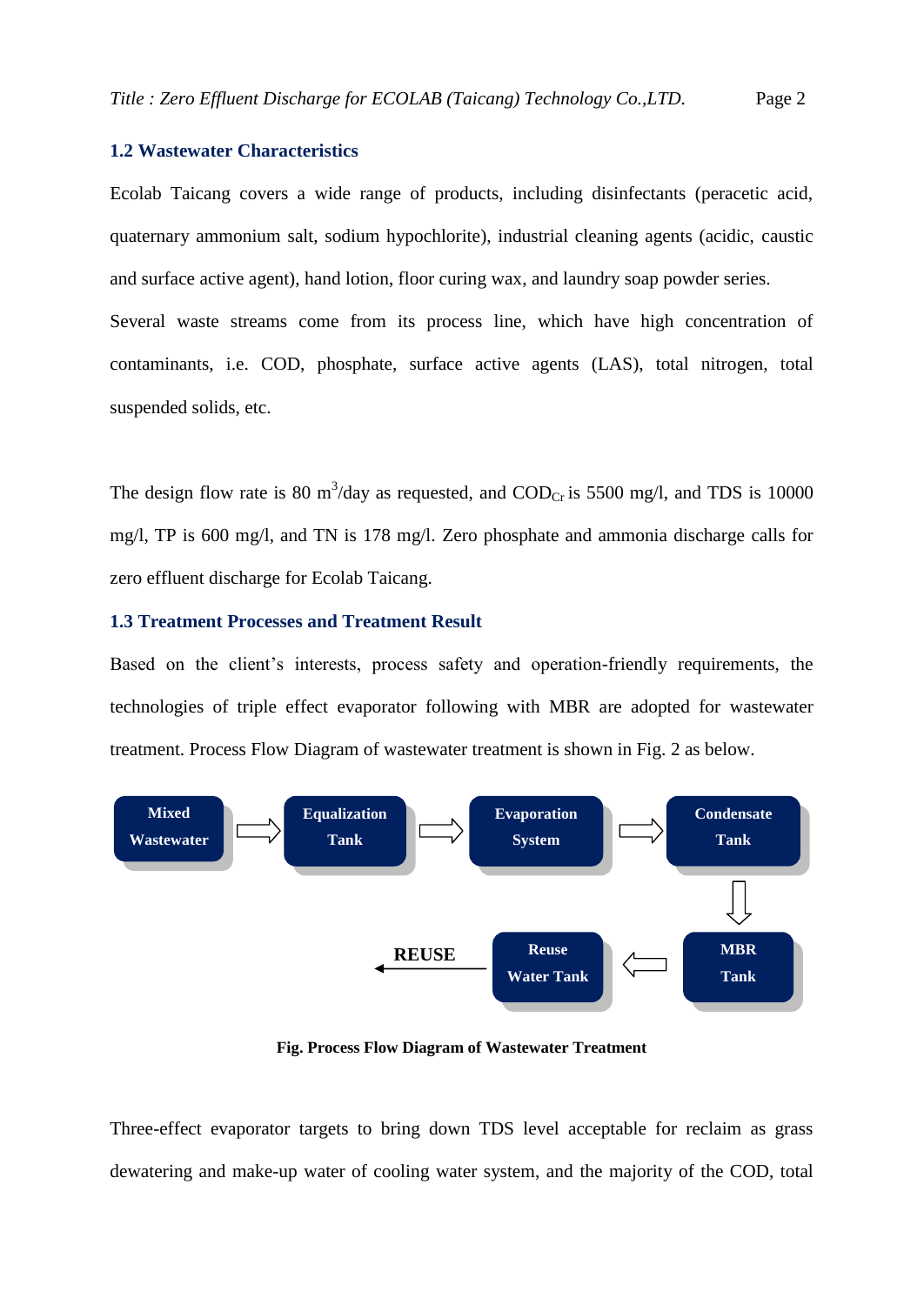phosphate and nitrogen as minimum as possible. The downstream MBR functions to reduce the small portion of COD, Phosphate, and Nitrogen escaping from the evaporator with condensate to meet the effluent requirements.

After more than one year's operation, the system performance is stable and cost-effective. The influent contaminants parameters are similar as designed, and the effluent also obtains the data as expected. In summary, the treatment achieved reduction of  $\text{COD}_{Cr}$  by 99.6%, TDS by 90%, TP by 99.8%, and TN by 90%.

## **2 Roll of Entrants**

## **PACT Environmental Technology Co., Ltd (abbreviated as PACT hereinafter).**

PACT is the EPC contractor of zero effluent discharge for Ecolab Taicang. We provided design, equipment, installation supervision and commissioning service of wastewater treatment.

#### **3 Brief Description of the Entrant Contribution**

## **3.1 Originality & innovativeness**

Zero effluent discharge. Ecolab Taicang is the first factory of ECOLAB Inc. to realize zero effluent discharge.

#### **3.2 Complexity of the problem or situation that the project addresses**

Stability and effectiveness of the wastewater treatment system arising from evaporation and a large quantity of foams caused by Ecolab Taicang products.

#### **3.3 Social and economic benefits and overall sustainability**